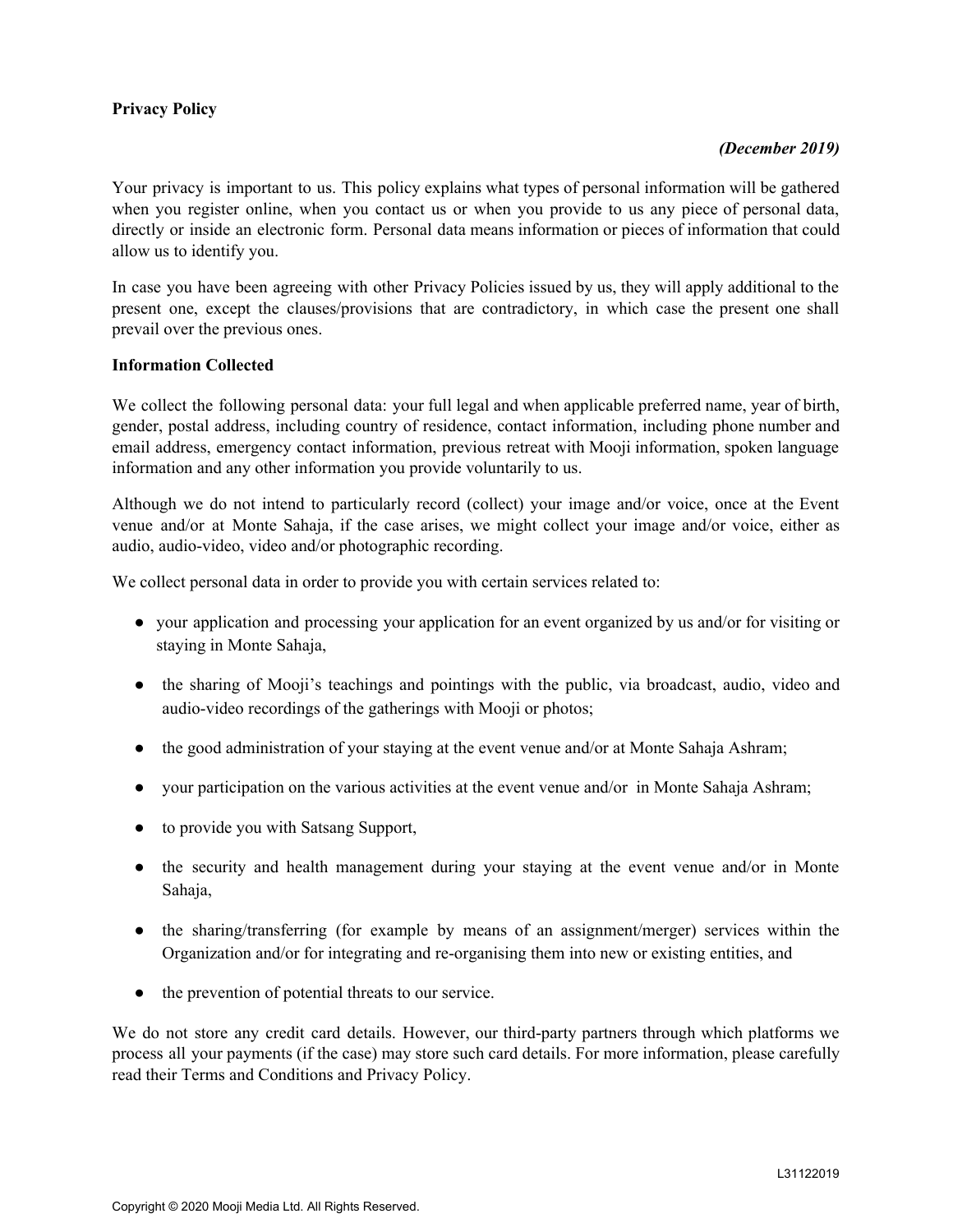We may store this information manually or electronically.

#### **How the information collected is used**

The personal information you provide to us will only be used for the purposes stated above. Personal information will not be sold to third parties or provided to direct marketing companies or other such organisations. Personal information collected and/or processed by us is held in accordance with the provisions of EU General Data Protection Regulation 2016/679.

#### **How we store information collected and for how long**

Information which you provide to us is stored on our secure servers which are located in the European Union.

By submitting personal information, you agree to this transfer, storing and processing. We will take all steps reasonably possible to ensure that your data is treated securely. Please be aware that the personal data you may voluntarily submit to us via any of our official media channels may be shared within the Organization, strictly on a need to know basis.

The personal data you disclose to us except for data which is included in photography or in any audio/video/audio-video recordings, shall be processed, shared and stored for a period of 5 (five) years for the above-mentioned purposes. Personal data you submit for Satsang Support (including video and/or audio recordings) will be kept for a maximum period of 2 (two) years. The personal data disclosed that is included in photography or in any audio/video/audio-video recordings will be processed, stored or shared for an unlimited period of time and only for educational, informative or promotional purposes of sharing Mooji's teachings and pointings with the public, with the utmost respect and sensitivity.

## **Confidentiality Notice**

All personal data disclosed to us shall be treated as confidential by all Organization's employees, assistants and helpers. We have implemented procedures and workflows so that we ensure that your personal data (including possible voluntarily provided personal data such as, but not limited to, correspondence, Skype calls, recordings of any kind, audio, video, photography, etc.) will be treated with utmost respect, taking into account the principle of using your personal data lawfully, fairly and ethically only by specific people for specific purposes where is relevant for their workflow, keeping it secure and at your disposal by request, and/or safely destroying/deleting it when it is not relevant/needed anymore for the purposes it was collected.

#### **Rights you have concerning your personal data**

The law gives you the right to access information held about you. It also gives you the right to object to processing of the data relating to you. You may also request rectification or erasure of your personal data and withdraw your consent to the processing of your personal data for one or more purposes, the right to portability of data, the right not to be subject to automatic decisions and the right to address your complains to a data protection supervising authority. However, in case you decide to withdraw your consent for one or more purposes herein listed, withdrawal which will make us unable to provide you with the service required and/or with any ongoing contractual and/or legal obligations that we may have